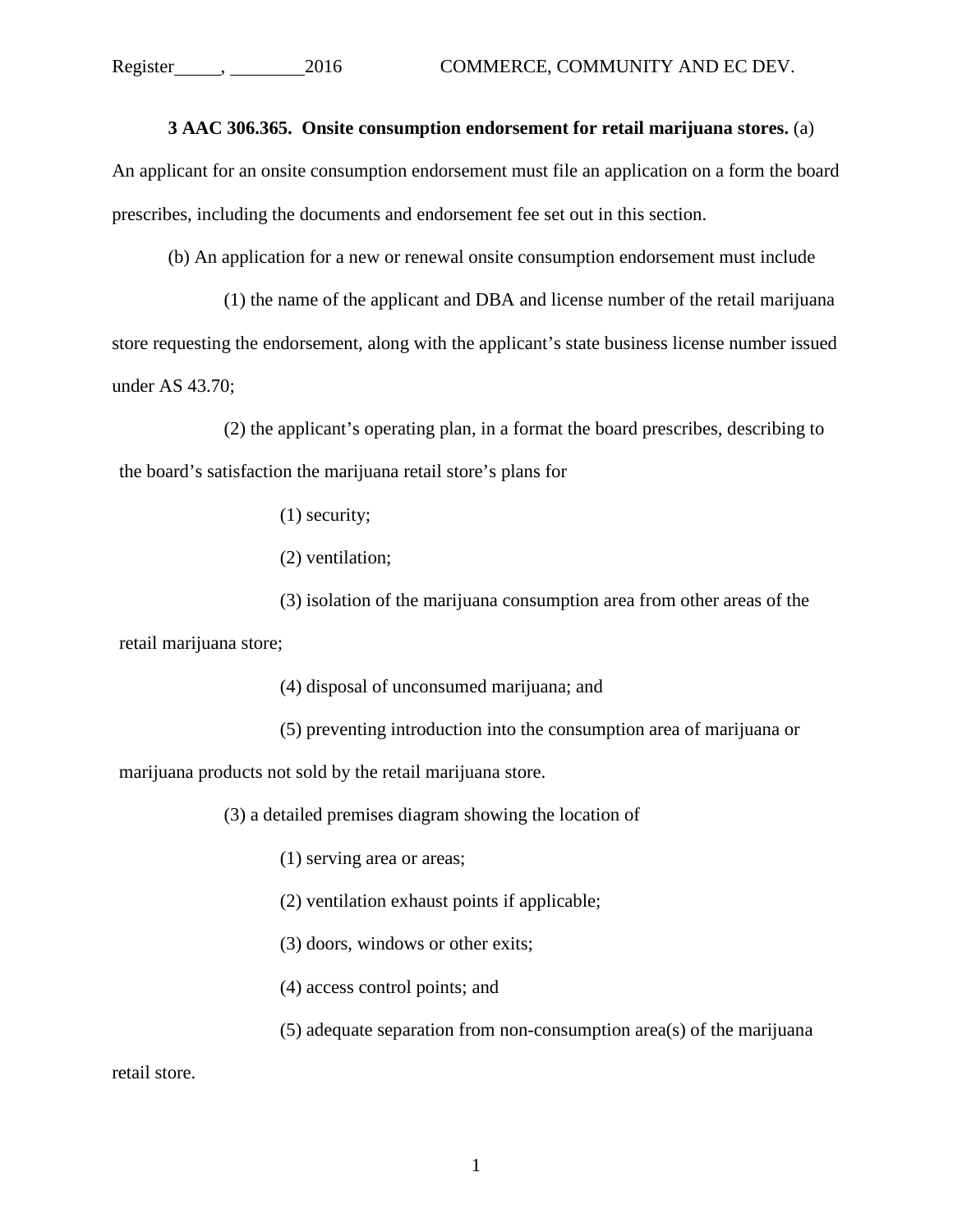## Register , 2016 COMMERCE, COMMUNITY AND EC DEV.

(c) The non-refundable fee for a new or renewal onsite consumption endorsement is \$1000.

(d) A retail marijuana store that is issued an onsite consumption endorsement under this section is authorized to sell marijuana and marijuana product to patrons only for consumption on the licensed premises and in an area separated from the remainder of the premises by a secure door and containing a separate ventilation system. The holder of a marijuana retail store onsite consumption endorsement may sell for consumption on the premises

(1) marijuana bud or flower in quantities not to exceed one gram to any one person in a single transaction;

(2) edible marijuana products in quantities not to exceed 10mg of THC to any one person in a single transaction;

(3) marijuana concentrates intended for inhalation in quantities not to exceed .25 grams to any one person in a single transaction;

(4) food or beverages not containing marijuana;

(e) The retail marijuana store holding an onsite consumption endorsement under this chapter must

(1) destroy all unconsumed marijuana left abandoned or unclaimed in the

marijuana consumption area in accordance with their operating plan and 3 AAC 306.740;

(2) maintain a ventilation system that directs air from the onsite consumption area to the outside of the building through a filtration system adequate to reduce odor;

(3) restrict access to the onsite consumption area to persons not less than 21 years

of age;

(4) monitor patrons for overconsumption;

2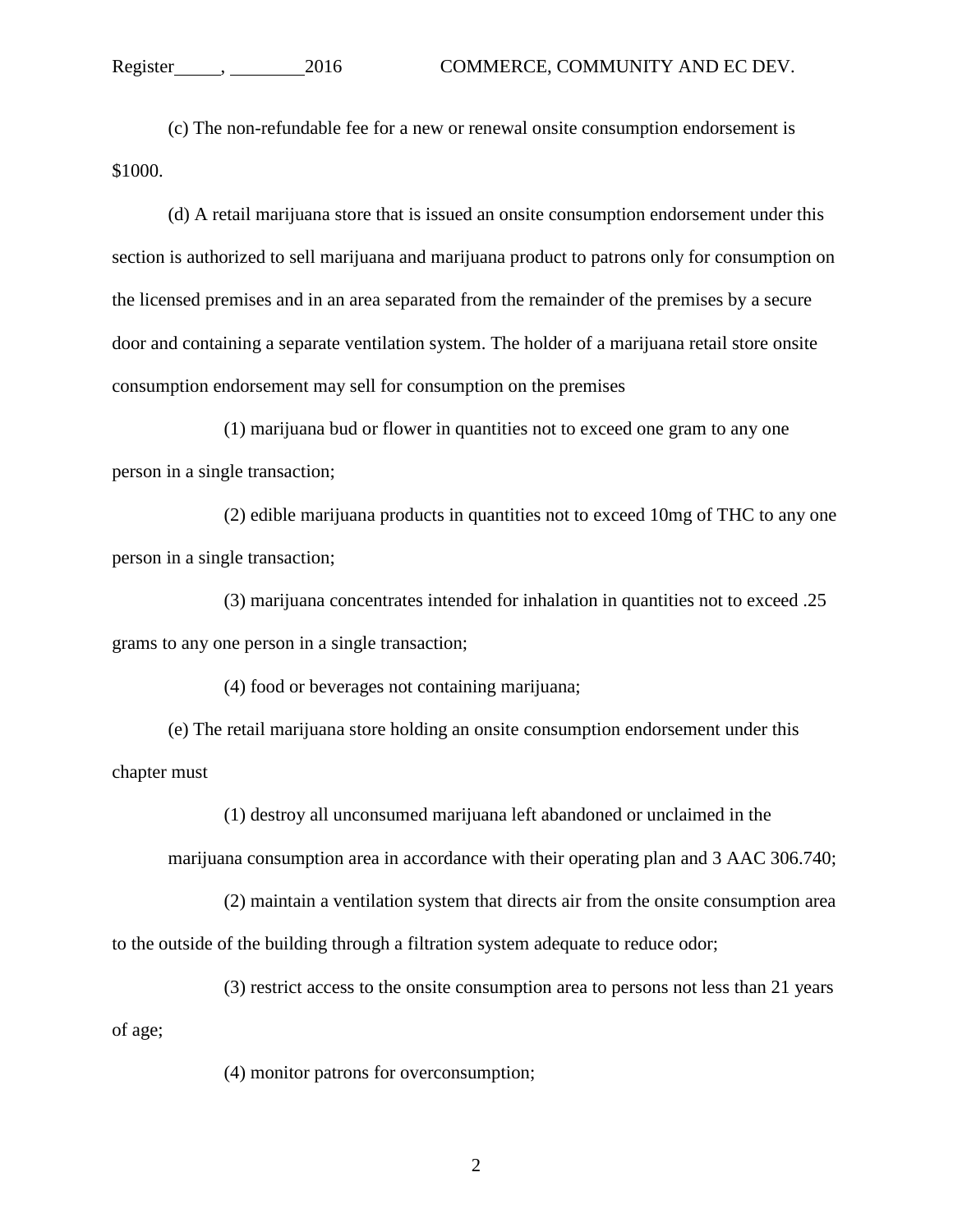(5) provide written materials containing marijuana dosage and safety information for each type of marijuana or marijuana product sold for consumption in the onsite consumption area at no cost to patrons ; and

(6) assure that consumers purchasing marijuana or marijuana product sold for consumption in the marijuana consumption area have access to the label for that marijuana or marijuana product as required in 3 AAC 306.345.

(f) The holder of a marijuana retail store onsite consumption endorsement may not

(1) allow any employee or agent to consume marijuana or marijuana product during the course of a work shift;

(2) allow intoxicated or drunken persons to enter or to remain on premises;

(3) sell, give or barter marijuana or marijuana product to an intoxicated or drunken person;

(4) allow a person to consume marijuana or marijuana product not purchased for consumption in the consumption endorsement area licensed retail facility;

(5) allow a person to introduce marijuana or marijuana products onto the premises of a retail marijuana store which was obtained off of the licensed premises

(5) offer or deliver, as a marketing device to the general public, free marijuana or

marijuana product to a patron;

 (6) deliver marijuana or marijuana product to a person already possessing marijuana or marijuana product that was purchased for consumption on the premises;

 (7) sell, offer to sell, or deliver marijuana or marijuana product at a price less than the price regularly charged for the marijuana or marijuana product during the same calendar week;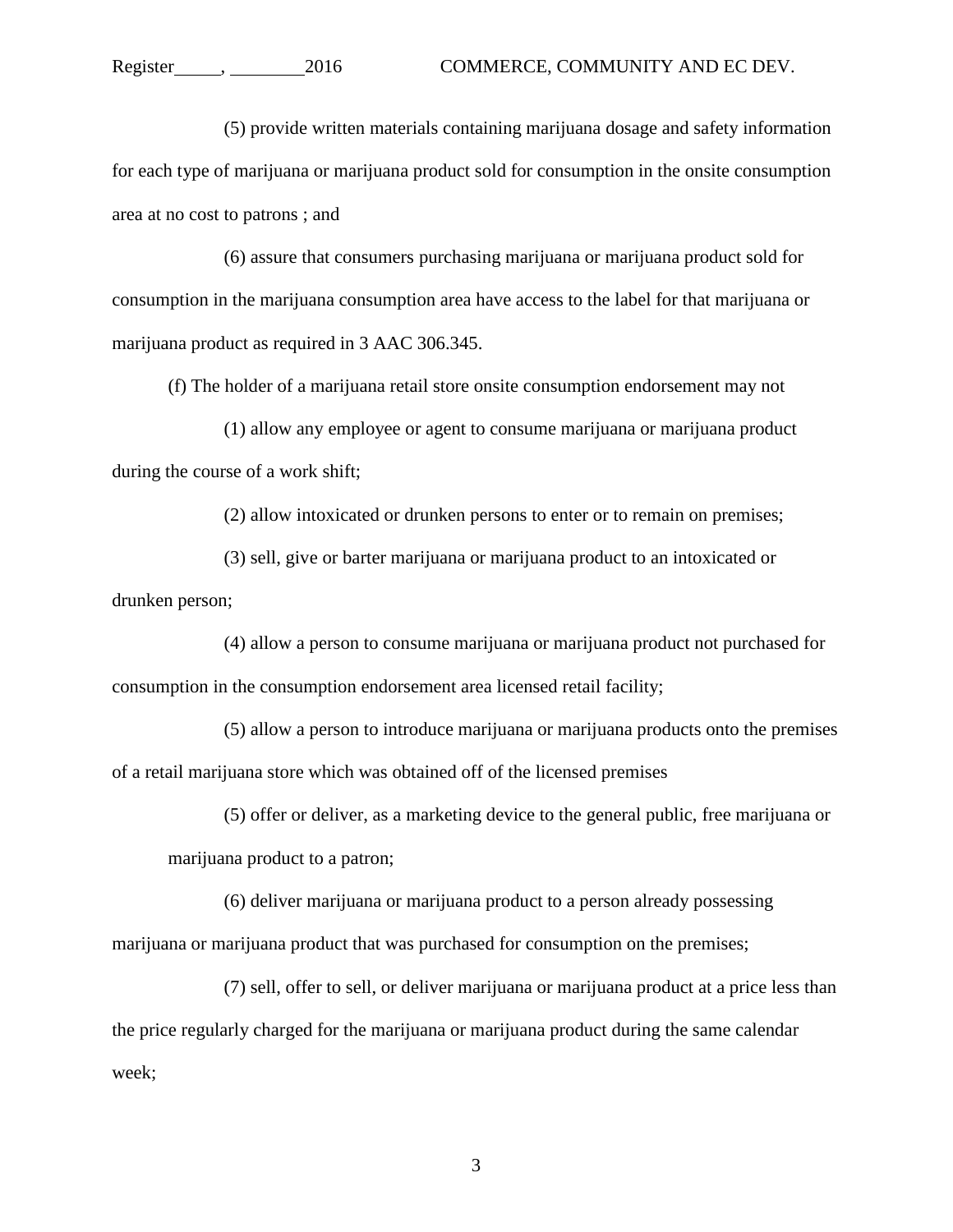(8) sell, offer to sell, or deliver an unlimited amount of marijuana or marijuana product during a set period of time for a fixed price;

 (9) sell, offer to sell, or deliver marijuana or marijuana product on any one day at prices less than those charged the general public on that day;

 (10) encourage or permit an organized game or contest on the licensed premises that involves consuming marijuana or marijuana product or the awarding of marijuana or marijuana product as prizes; or

 (11) advertise or promote in any way, either on or off the premises, a practice prohibited under 3 AAC 306.365(h)(5) – 3 AAC 306.365(h)(10) of this section.

(g) A person may not remove from the licensed premises marijuana or marijuana product that has been purchased on the licensed premises for consumption under this section.

(h) Local governments retain a right to protest the issuance or renewal of individual retail marijuana store onsite consumption endorsements that is separate from the right to protest the issuance of retail marijuana store licenses. Not later than 60 days after the director sends notice of an application for a new or renewal onsite consumption endorsement, a local government may protest the application by sending the director and the applicant a written protest and the reasons for the protest. The director may not accept a protest received after the 60-day period. If a local government protests an application for a new or renewal onsite consumption endorsement, the board will deny the application unless the board finds that the protest is arbitrary, capricious, and unreasonable.

(i) A local government may recommend that the board approve an application with a condition or conditions for a new or renewal onsite consumption endorsement. The board will impose a condition or conditions recommended by a local government unless the board finds any of the recommended conditions to be arbitrary, capricious, and unreasonable. If the board imposes a

4